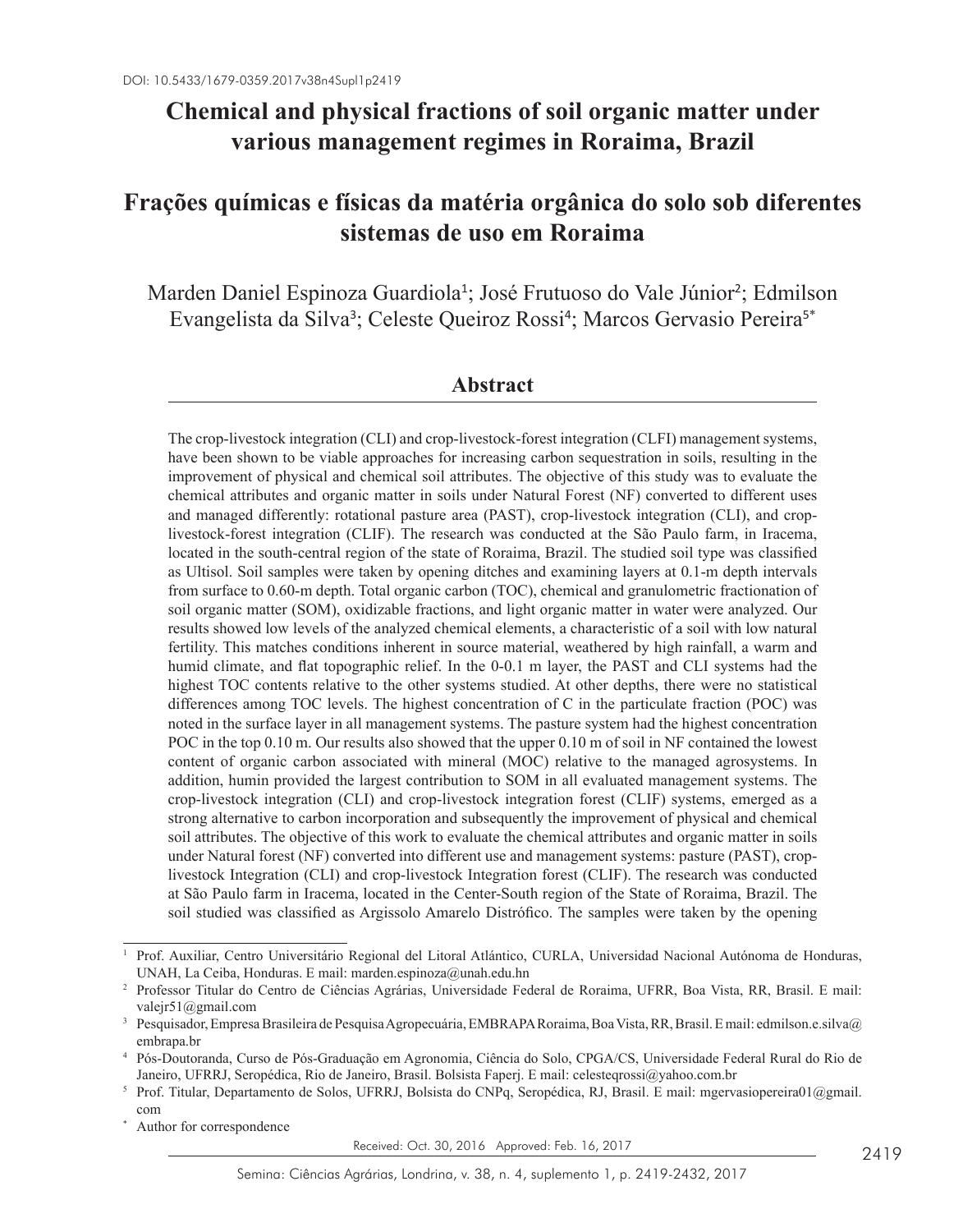of trenches in layers of 0-0.10, 0.10- 0.20, 0.20- 0.40, and 0.40-0.60 m depth. Total organic carbon (TOC), chemical and granulometric fractionation of soil organic matter (SOM), oxidizable fractions and organic matter in water were analyzed. The results showed low levels of the analyzed chemical elements which characterizes soils with low natural fertility, which matches the conditions of the source material. high rainfall and regional temperature, as well as the flat local relief. In the 0-0.1 m layer, the PAST and CLI systems had the highest TOC contents when compared to the other systems studied, in the other depths there were no statistical differences between the TOC levels. The highest amount of C in the particulate fraction (COp) was verified in the surface layer in all evaluated management systems. The pasture area was the system with the greatest contribution of COp to the depth of 0-0.0 m. In relation to the carbon content associated with minerals (COam), the results showed that the depth of 0-0.05 m NF area presented the lowest levels when compared to the other systems. Regarding the humic substances, there was a larger contribution of humin in all evaluated systems.

**Key words**: Soil Fertility. Organic Carbon Fractionation. Characterization of Soil Organic Matter.

### **Resumo**

Os sistemas de integração lavoura-pecuária (ILP) e lavoura-pecuária floresta (ILPF) surgiram como forte alternativa para incorporação de carbono e consequentemente melhoria nos atributos físicos e químicas do solo. Objetivou-se com o presente trabalho avaliar os atributos químicos e matéria orgânica em solos sob Floresta Natural (FN) convertidos em diferentes sistemas de uso e manejo: pastagem (PAST), Integração lavoura-pecuária (ILP) e Integração lavoura-pecuária floresta (ILPF). O estudo foi realizado na fazenda São Paulo, em Iracema, localizada na região centro-sul do estado de Roraima. O solo estudado foi classificado em Argissolo Amarelo Distrófico. As amostras foram retiradas mediante a abertura de trincheiras nas camadas de 0-0,10, 0,10-0,20, 0,20-0,40 e 0,40-0,60 m de profundidade. Foram analisados o carbono orgânico total (COT), fracionamento químico e granulométrico da MOS, as frações oxidáveis e a matéria orgânica leve em água. Os resultados mostraram baixos teores dos elementos químicos analisados, o que caracteriza solos com baixa fertilidade natural, que condiz com as condições do material de origem, elevadas precipitações e temperatura regional, bem como ao relevo local plano. Na camada de 0-0,10 m os sistemas PAST e ILP apresentaram os maiores teores de COT quando comparados aos outros sistemas estudados, nas demais profundidades não se verificou diferenças estatísticas entre os teores de COT. A maior quantidade de C na fração particulada (COp) foi verificada na camada superficial em todos os sistemas de manejo avaliados. A área de pastagem foi o sistema com a maior contribuição do COp na profundidade de 0-0,10 m. Com relação aos teores do carbono associado aos minerais (COam), os resultados demostraram que na profundidade de 0-0,10 m, área de FN apresentou os menores teores quando comparados aos outros sistemas. Em relação às substâncias húmicas houve uma maior contribuição da Humina em todos os sistemas avaliados.

**Palavras-chave**: Fertilidade do solo. Fracionamento do Carbono Orgânico. Caracterização da Matéria Orgânica do Solo.

#### **Introduction**

It has been evident in recent years that economic advancement, agricultural production, and increased use of inputs worldwide have led to increased deforestation and conversion of natural areas to agricultural lands commercial crops. Maintaining soil quality is one of the key mechanisms for achieving long-term sustainability of agricultural systems and emphasizing sustainable land

management is the main approach for preserving soil organic matter (CAETANO et al., 2013).

Soil organic matter (SOM) is one of the most important constituents maintaining tropical soil fertility. SOM formation occurs through the decomposition of plants and animals, during a constant process of transformation and synthesis. This is a key process for the sustainable maintenance of terrestrial ecosystems (BENITES et al., 2010).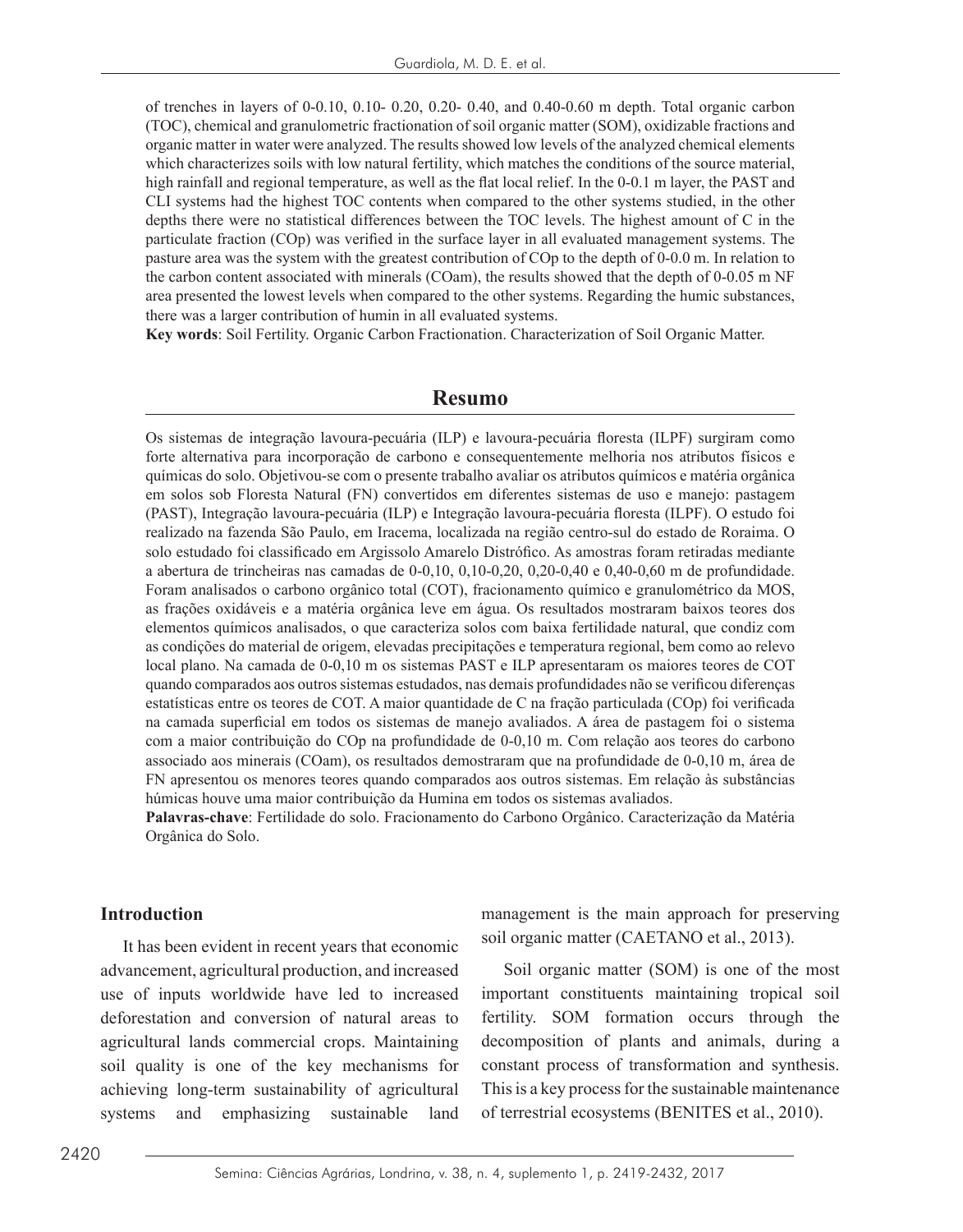The types of SOM and chemical characteristics of soil are directly linked and change according to the type of management practices adopted (CARVALHO et al., 2010). In general, the main obstacles to maintaining soil quality in tropical soils, especially for the majority of Oxisol and Ultisol, are their low total cation-exchange capacities (CEC), high phosphorus-binding, and toxic aluminum concentrations  $(A<sup>3+</sup>)$ . However, these drawbacks may be reduced with input and preservation of soil organic carbon content (BALDOTTO et al., 2015).

The use of systems with different inputs of plant biomass can be revealed through particulate fraction of SOM, in a way that it is possible to use it as an indicator to measure soil quality, especially in a short period (CONCEIÇÃO et al., 2005; ROSSI et al., 2012). However, it is crucial to identify the different fractions, as well as the forms of protection under natural vegetation and various agro-management systems (FIGUEIREDO et al., 2010).

Converting natural areas to agriculture, with the resulting reduction of natural vegetation, can reduce the content of SOM, causing a loss in soil fertility, and increased erosion (BERNOUX et al., 2004). However, the adoption of conservation management practices that prioritize the input and maintenance of SOM levels may also contribute to the sequestration of C. Crop-livestock integration systems, no-tillage management, the use of cover crops and fallow system, crop rotation, various agroforestry systems, among others, are all examples of such systems that contribute to C sequestration (FERREIRA et al., 2012; PAUL et al., 2013).

Crop-livestock integration management systems can be characterized by four basic types: (1) croplivestock integration (CLI), or agro-pastoral systems, is a production type that associates the agricultural and livestock components in a rotational, union, or successional pattern, in the same area and in the same agronomic year, or over multiple years; (2) livestock-forest integration (LFI), or silvo-pastoral system, is a production type that integrates livestock

(pasture and animal) and forestry components in a consortium; (3) crop-forest integration (CFI) or silvo-agricultural system, is a production type that integrates forest and agricultural components, in a consortium of tree species with agricultural crops (annual or perennial); and, (4) crop-livestock-forest integration (CLFI), which is a production type that associates, in the same area, agricultural, livestock, and forestry components in a rotational, consortium, or successional pattern (BALBINO et al., 2011).

Recently, the adoption of crop-livestock integration (CLI) and crop-livestock-forest integration (CLFI) have been found to provide better conservation of soil chemical and physical attributes in some regions of Brazil (FRAZÃO et al., 2010; SALES et al., 2010). These systems have been used as a tool to restoredegraded areas because they allow for a diversification of production (agricultural, livestock, and forest management systems) in the same area, which in turn improves the physical, chemical, and biological characteristics of soils, increases nutrient cycling capacity, reduces crop production costs, increases the income of the producer, decreases the pressure for deforestation of new areas with native forests, and reduces the emission of greenhouse gases; therefore, all these management systems improve the soil carbon cycle.

A significant increase has been observed in the adoption of integrated cropping systems, such as CLI, which have a considerable potential for soil C accumulation. According to Kluthcouski and Oliveira (2012), the use of perennial grasses in CLI, such as brachiarias, whether in a consortium, succession, or rotation with annual crops, can minimize soil degradation, due to the beneficial effect of these grasses have on physical attributes of soils. It can also increase the soil C stock and reduce greenhouse gas emissions to the atmosphere.

Soil chemical attributes and TOC fractions have been considered indicators of soil quality among areas with differing agro-management systems (in several Biomes). Therefore, this study aimed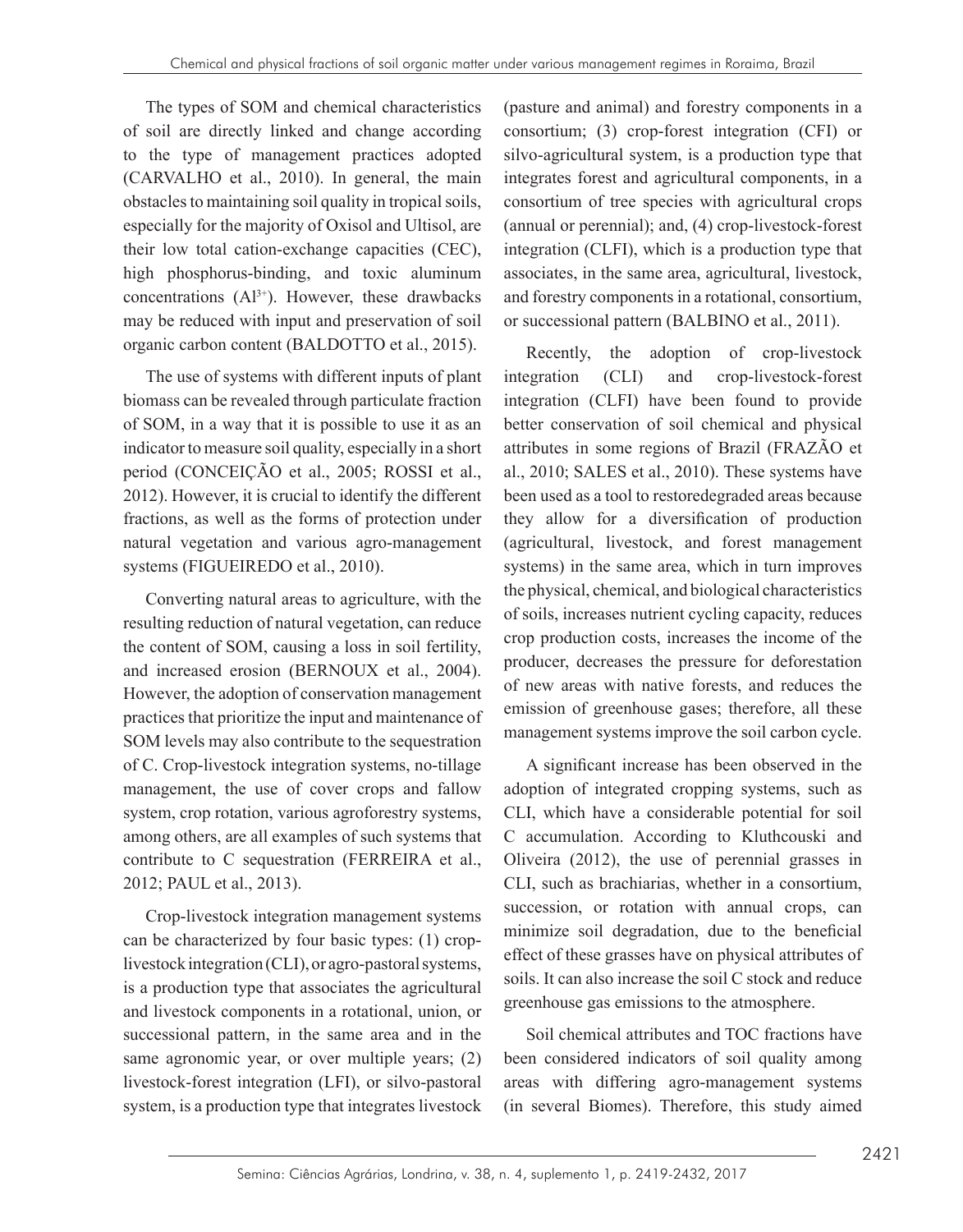to evaluate the chemical and physical fractions of soil organic matter in Argissolo Amarelo Distrófico (Ultisol) soils, among various systems of land use and management in the municipality of Iracema – Roraima, Brazil.

#### **Material and Methods**

Our study was carried out at the São Paulo farm in Iracema, located in the south-central region of the state of Roraima (2°17′36.30″N and 61°14′50.39″W), in the community of Roxinho, Brazil. The region of the study comprises a transitional bioclimatic scenario in the Amazon. According to the classification of Köppen, the climate of the southern portion is defined as Am (Tropical Monsoon) and transitions to Aw (Tropical Wet and Dry or Savannah) in the northern portion (BARBOSA, 1997). The studied soils were classified as Argissolo Amarelo Distrófico (Ultisol), according to the Brazilian System of Soil Classification - SiBCS (SANTOS et al., 2013), with a texture ranging from medium to clayey (Table 1).

**Table 1.** Granulometric composition of soils under different management systems, seven years after implementation, in the Semidecidual Seasonal Forest Region, Roraima, Brazil.

| Depth         | <b>Treatments</b> | Clay           | <b>Silt</b> | <b>Sandy</b> |  |
|---------------|-------------------|----------------|-------------|--------------|--|
| (m)           |                   | $g$ kg $^{-1}$ |             |              |  |
| $0 - 0,10$    | <b>PAST</b>       | 270            | 176         | 554          |  |
|               | NF                | 181            | 141         | 678          |  |
|               | <b>CLI</b>        | 240            | 154         | 476          |  |
|               | <b>CLFI</b>       | 248            | 215         | 536          |  |
|               | <b>PAST</b>       | 372            | 128         | 500          |  |
| $0,10 - 0,20$ | NF                | 289            | 137         | 574          |  |
|               | <b>CLI</b>        | 291            | 232         | 476          |  |
|               | <b>CLFI</b>       | 321            | 215         | 494          |  |
|               | <b>PAST</b>       | 402            | 109         | 488          |  |
| $0,20 - 0,40$ | NF                | 354            | 221         | 425          |  |
|               | <b>CLI</b>        | 376            | 233         | 391          |  |
|               | <b>CLFI</b>       | 385            | 151         | 463          |  |
|               | <b>PAST</b>       | 462            | 88          | 450          |  |
| $0,40 - 0,60$ | <b>NF</b>         | 435            | 96          | 469          |  |
|               | <b>CLI</b>        | 329            | 206         | 464          |  |
|               | <b>CLFI</b>       | 426            | 109         | 465          |  |

PAST (rotational pasture area), NF (natural forest), CLI (crop-livestock integration system), and CLFI (crop-livestock-forest integration system).

Our experiment was conducted in 2009, in an area previously occupied by Natural Forest (NF). The study area covered a total area of 58 ha, which included a crop-livestock-forest integration management system (CLFI) of 15.6 ha, a croplivestock integration system (CLI) of 8.5 ha, and a rotational pasture system (PAST) of 33.9 ha. The natural vegetation (NF) is a Semidecidual Seasonal Forest and was used as a control for the other agrosystems studied.

The preparation of the CLI and CLFI areas were made through the plowing and incorporation of 1500 kg ha<sup>-1</sup> of dolomitic limestone, 50 kg ha<sup>-1</sup> of FTE BR 12 and 90 kg of  $P_2O_5$  in the form of single superphosphate.

In the CLFI management system, trees were planted NE-SW in five rows spaced by 70 m, in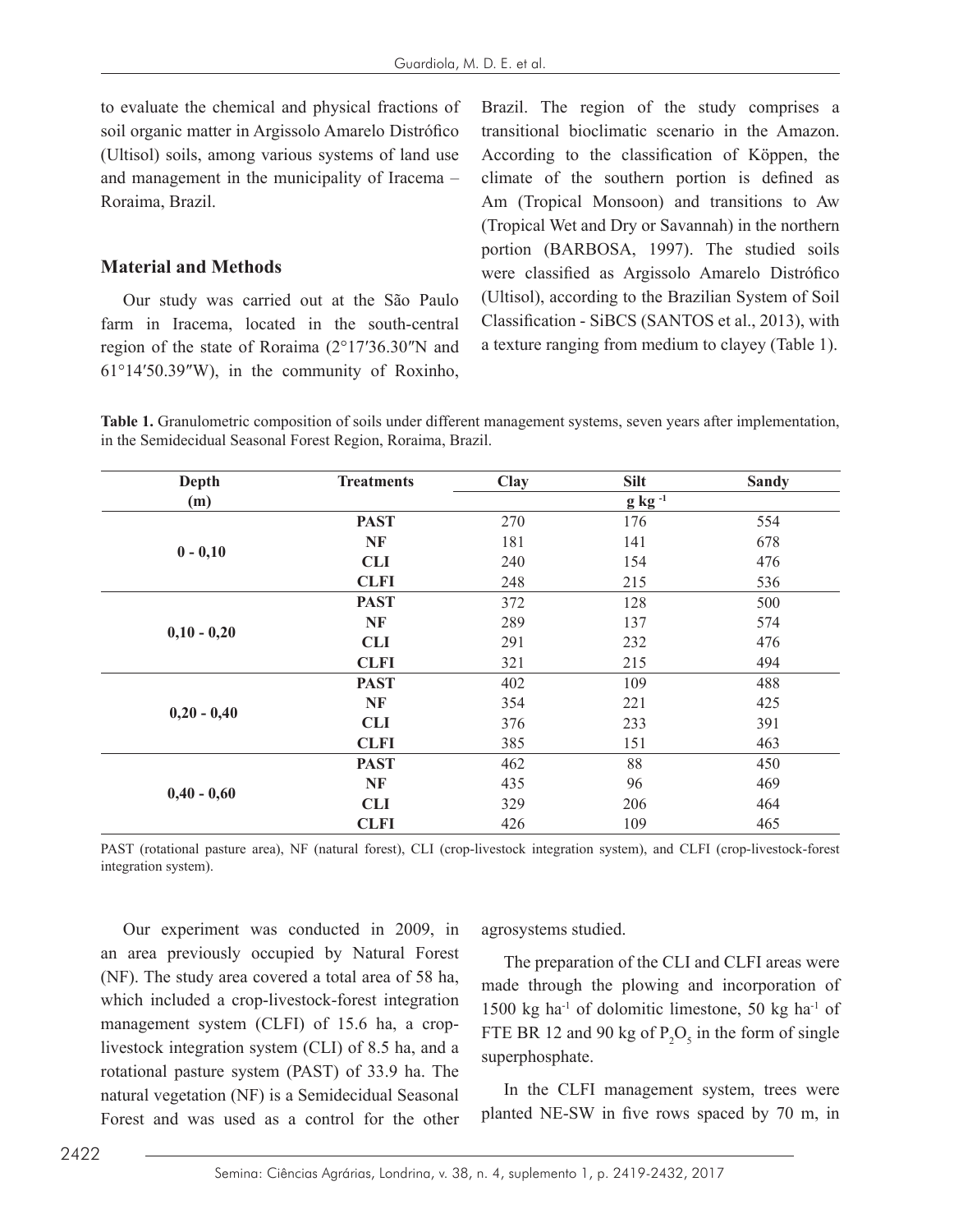various arrangements relative to the planted species: Cedro espino (*Bombacopsis quinata*), Teak (*Tectona grandis*), Taxi (*Sclerolobium paniculatum*), and Gliricidia (*Gliricidia sepium*). The spacing within the alleys (non-tree areas) were  $3 \times 4$  m, but where there were external lines of Gliricidia (at the edges of the alleys), these trees were spaced by 1 m. *Urochloa brizantha* 'Marandu' was used as forage, intercropped with rice, among the alleys and received 90, 72, and 90 kg ha<sup>-1</sup> of N,  $P_2O_5$ , and  $K_2O$ , respectively. Cowpea beans (planted in the interrows of trees in 2009) were fertilized with 18 and 30 kg ha<sup>-1</sup> of  $P_2O_5$  and  $K_2O$ , respectively. In 2010 and 2011, the soybean crop was planted in the no-tillage system between May 10 and 15. Animals (Cattle) began grazing in the system on November 15, 2009, remaining until April 30 (165 days). In 2010 the grazing occurred from December 15 to April 6, 2011 (130 days). After this period, the areas of CLFI were fenced in and no longer cultivated with grains, thus beginning the period of continuous grazing. The entrance of the animals occurred on November 15, 2011, and by this point in time, the animals had already accessed the tree lines.

In the CLI system, *Urochloa brizantha* 'Marandu' was used as forage, intercropped with rice, and received 90, 72 and 90 kg ha<sup>-1</sup> of N,  $P_2O_5$ and  $K_2O$ , respectively. In 2010 (May 10) and 2011 (May 15) a soybean crop was sown and fertilized, in the CLI system, with 8, 96 and 48 kg ha $^{-1}$  of N,  $P_2O_5$  respectively, and in the coverage were applied 48 Kg ha-1 of  $K_2O$ . The sowing of cover crops alternated between soybean and *Panicum maximum* 'Tanzania'. After 2011, the system remained in pasture only. Grain planting did not occur again until the date of our sample collections.

In the rotational pasture area (PAST), no correction or soil fertility improvement was performed, only the mowing of the pasture with a scythe. The density of the animals (cattle) corresponded to 60 to 66 individuals per 34 ha, divided into eight fenced pastures, with rotation every five days, within a cycle of 35 days.

The original Semideciduous Seasonal Forest (NF) occurs in environments subjected to periodic water stress, conditioned to variations in rainfall. There is an overlap of the Seasonal Forest type with the occurrence of Argissolos and Latossolos Amarelos and Vermelho-Amarelos (Ultisol and Oxisol) in all areas where this substrate occurs in Roraima. Both soils are well-drained, relatively deep, dystrophic, and heavily weathered, and are located in undulating and gently undulating reliefs. In the study area, species such as Canarywood (*Centrolobium paraense*), Tatabu (*Diplotropis* sp.), Marupa (*Simarouba amara*), Chaste tree (*Vitex* sp.), Breus (*Protium* sp.) occur on flat topography. Taperebá (*Spondia* sp.), Cordia (*Cordia* sp), Purpleheart (*Peltogyne* sp.), and Pink trumpet tree (*Tabebuia* sp.) occur in undulating topography. Kapok (*Ceiba pentandra*), Tucuma (*Astrocaryum aculeatum*), Cedro espino (*Bombacopsis quinata*).

In April 2015, soil samples were collected from trenches at depth intervals of 0-0.10, 0.10-0.20, 0.20-0.40, 0.40-0.60 m, using a hoe and a straight shovel, with four replications in each area of the study or treatment type. Collected soil samples were air-dried, stripped, and passed through a 2-mm sieve to obtain air-dried fine ground (ADFG). The determination of the Ca<sup>2+</sup>, Mg<sup>2+</sup>, K<sup>+</sup>, Na<sup>+</sup>, Al<sup>3+</sup>, H+Al, P, and pH values (in water) and granulometry analysis were performed according to Donagemma et al. (2011). The determination of TOC (total organic carbon) followed the methodology of Yeomans and Bremner (1988). The granulometric fractionation was performed according to a methodology proposed by Cambardella and Elliott (1992), and was divided into POC (particulate organic carbon, which consists of the carbon determined in the fraction greater than 0.053 nm) and MOC (organic carbon associated with silt and clay minerals, which is calculated by the difference between TOC and POC). The light fraction of the organic matter in water (CMOL) was determined according to the methodology recommended by (ANDERSON; INGRAM, 1989).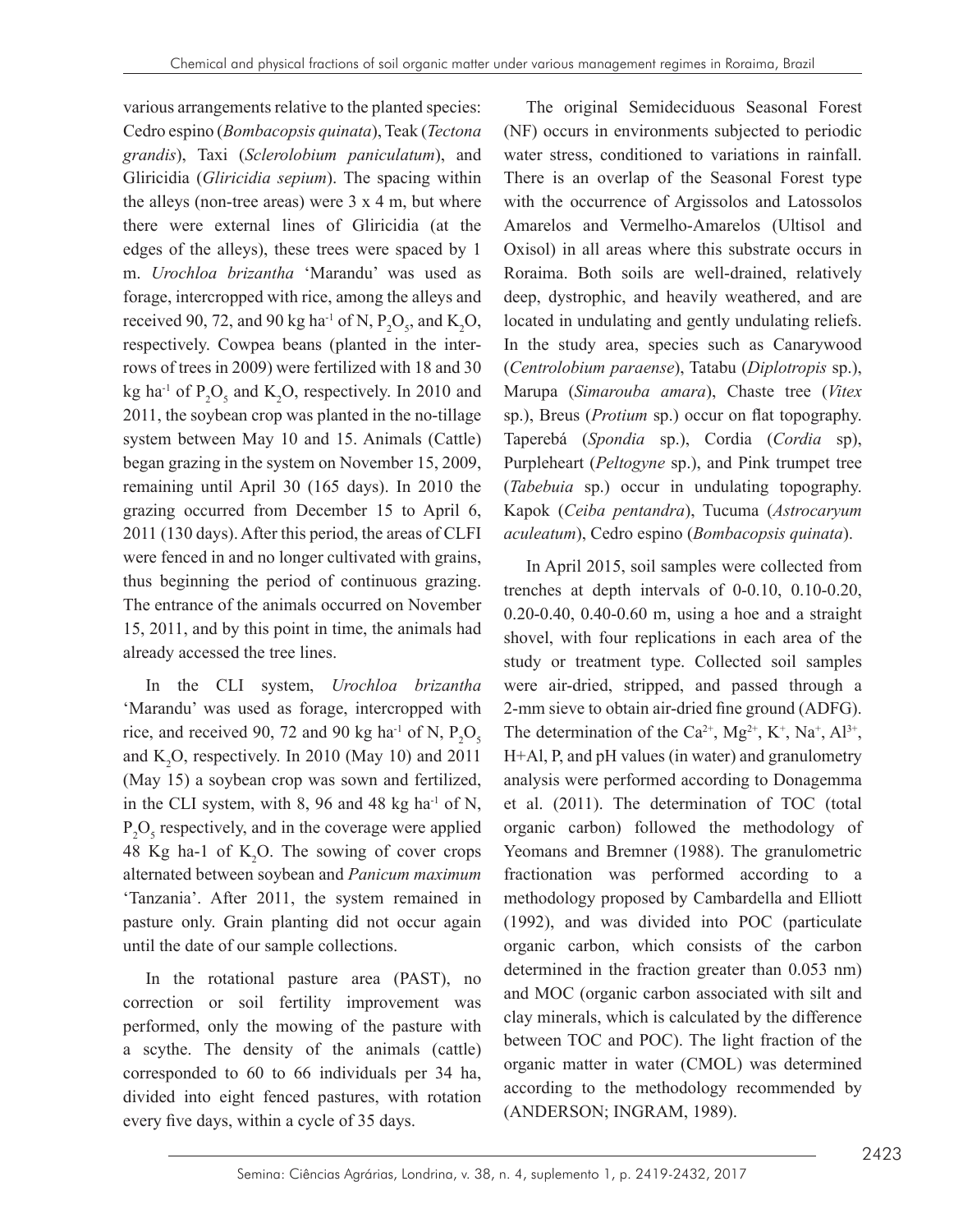A method for determining oxidizable carbon fractions was proposed by Chan et al. (2001), adapted from the carbon determination method developed by Walkley and Black (1934). In the original method, C was verified by using a single concentration of sulfuric acid (12 mol L-1), but with the change suggested by Chan et al. (2001), it was possible to separate four fractions with decreasing degrees of oxidation. This was done by using increasing amounts of sulfuric acid (i.e., the fractions F1, F2, F3, and F4 were attributed, respectively, to the concentrations of 3, 6, 9, and 12 mol  $L^{-1}$  of sulfuric acid).

Humic substances were quantified using the technique of differential solubility in humic acids (HA), fulvic acids (FA), and humin (HUM), according to the International Humic Substances Society (SWIFT, 1996), using the technique adapted by Benites et al. (2003).

The data were analyzed for normality and homogeneity using the Lilliefors', Cochran's and Bartlett's tests. Next, the data were analyzed as a completely randomized design. The results were submitted to analysis of variance with the application of the F test and the mean values, when significant, were compared with a Tukey's test at 5 % probability.

### **Results and Discussion**

The results of the granulometry analysis revealed that the sampled soils range from a medium to clayey texture, with the values of clay increasing with depth (Table 1). These results agree with the geomorphological conditions of the region, as the study area is located in a region of Crystalline Basement rocks (primarly Granite/Gneiss), positioned in a smooth-to-undulating to undulating relief, under Semideciduous Seasonal Forest.

The chemical attributes of the different study areas are presented in Table 2. Despite their similar geologic origin (Granite/Gneiss), the soils formed from these rocks have better chemical quality than soils in the central portion of the state (formed primarily from sedimentary rocks). High rainfall, in association with the local topography (smooth-to-undulating to undulating relief), encourages significant fertility losses (via leaching) throughout the study area, resulting in soils with low natural fertility, high saturation by aluminum, and low saturation by bases. However, the soils do possess adequate morphological and physical characteristics, that when managed to retain fertility, can provide good agricultural production indices (VALE JÚNIOR; LEITÃO SOUSA, 2005).

The pH values varied from 4.6 to 5.8, characterizing these soils as moderately acidic (RAIJ; QUAGGIO, 1983). The values of pH in surface soil (depths of 0.0-0.10 and 0.10-0.20 m) in the PAST, CLI and CLFI systems did not vary statistically; however, they differed statistically from NF, which presented the lowest pH value at the soil surface. This difference may be due to the fact that soil amendments have never been applied to NF.

The values of potential acidity found corroborate to the pH values in each of the environments studied, in agreement with the low exchangeable base values found. The highest levels of  $Al^{3+}$  were measured in upper 0.2 m of NF. The proper use of liming and the reduction of mineral fertilizers in pasture or agricultural systems may result in low levels of aluminum in the soil, and so the high levels of aluminum we found in NF is not surprising.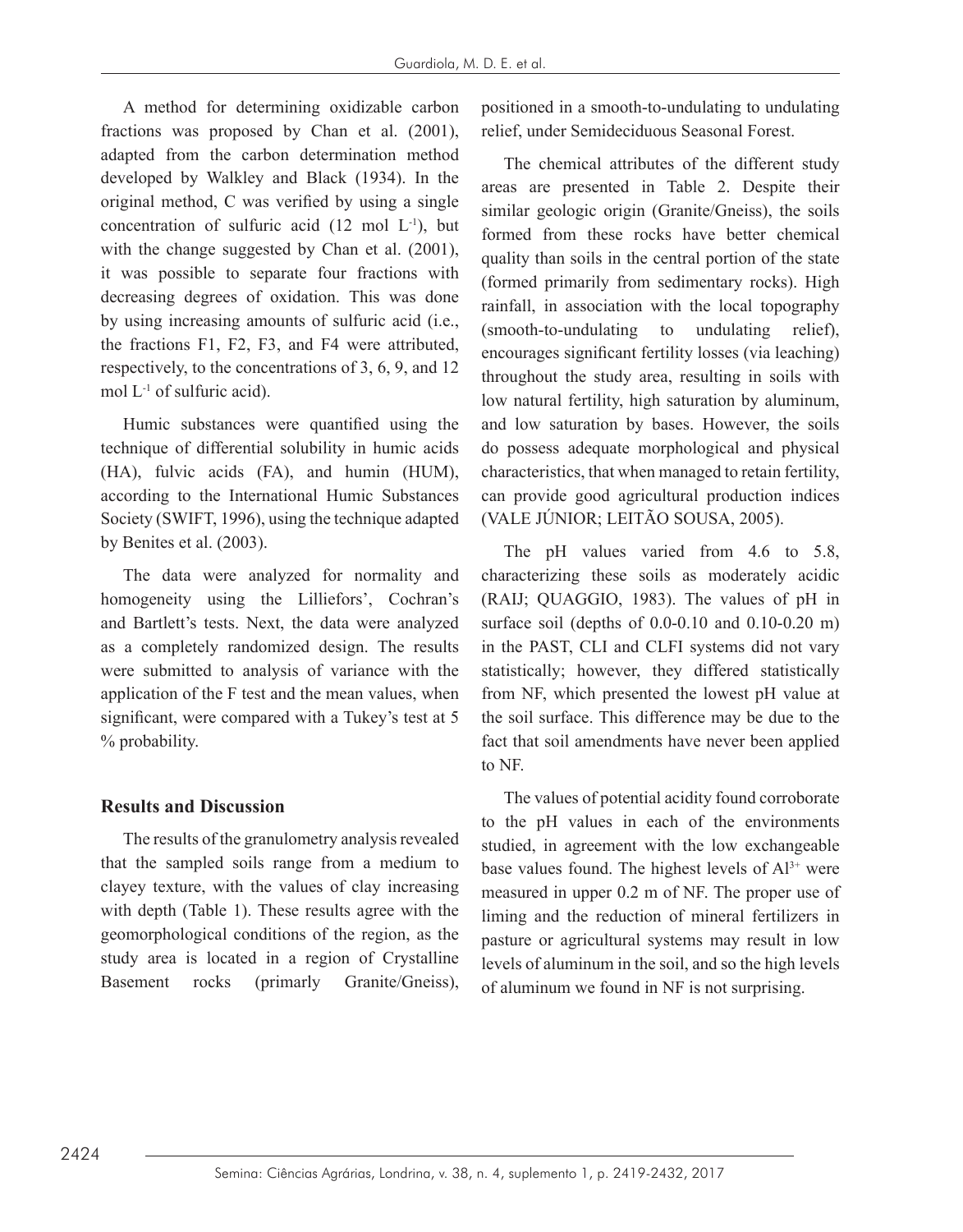| <b>Treatments</b> | pH em H <sub>2</sub> O | P     | $K^+$    | $Ca2+$  | $Mg^{2+}$                         | $Na+$ | $Al^{3+}$           | $(H+A)$  |
|-------------------|------------------------|-------|----------|---------|-----------------------------------|-------|---------------------|----------|
|                   | $mg \, dm^{-3}$        |       |          |         | cmol <sub>/dm<sup>3</sup>--</sub> |       |                     |          |
|                   | $0 - 0,10$ m           |       |          |         |                                   |       |                     |          |
| <b>PAST</b>       | 5,7 a                  | 3,0 b | 0,15a    | 1,4a    | 1,23a                             | 0,13a | 0,17 b              | 2,2c     |
| NF                | 4,6 b                  | 3,0 b | 0,19a    | 0,8 b   | 0,21 b                            | 0,12a | 0,68a               | $3,0$ bc |
| <b>CLI</b>        | 5,5a                   | 10,0a | 0,25a    | 1,5a    | 0,71 b                            | 0,15a | $0,18$ <sub>b</sub> | $3,7$ ab |
| <b>CLFI</b>       | 5,8a                   | 10,0a | 0,24 b   | 1,5a    | 0,47 b                            | 0,13a | 0,18 b              | 4,0a     |
|                   | $0,10 - 0,20$ m        |       |          |         |                                   |       |                     |          |
| <b>PAST</b>       | 5,7a                   | 2,0a  | 0,18a    | 0.9a    | 0,83a                             | 0,10a | $0,36$ ab           | 1,2 b    |
| NF                | 4,6 b                  | 2,0a  | $0,21$ a | $0,5$ a | 0,44a                             | 0,15a | 0,56a               | 3,8a     |
| <b>CLI</b>        | 5,4a                   | 4,0a  | $0,23$ a | 1,4a    | 0,20a                             | 0.16a | $0,15$ bc           | 2,9a     |
| <b>CLFI</b>       | 5,7a                   | 4,0a  | 0,11 b   | 1,3a    | 0,36a                             | 0,08a | 0,06c               | 1,9 b    |
|                   | $0,20 -0,40$ m         |       |          |         |                                   |       |                     |          |
| <b>PAST</b>       | 5,7 a                  | 2,0a  | 0,11 b   | 0.9a    | 0,48a                             | 0,11a | 0,23 b              | 1,3c     |
| NF                | 4,8a                   | 2,0a  | 0,19a    | 1,0a    | 0,16a                             | 0,15a | 0,67a               | $2,9$ ab |
| <b>CLI</b>        | 5,3a                   | 3,0a  | 0,23a    | 1,3a    | 0.16a                             | 0.16a | 0,23 b              | 3,0a     |
| <b>CLFI</b>       | 5,5a                   | 1,0a  | 0,12 b   | 0,7b    | 0,51a                             | 0,09a | 0,31 b              | $1,9$ bc |
| $C.V.$ %          | 9,07                   | 34,51 | 21,2     | 33,53   | 61,41                             | 22    | 70                  | 18,29    |

**Table 2.** Chemical characterization of soils under different management systems, seven years after implementation, in the Semidecidual Seasonal Forest Region, Roraima, Brazil.

Averages followed by equal letters in the column for the same depth do not differ (Tukey's test at 5 % probability). PAST (rotational pasture area), NF (natural forest), CLI (crop-livestock integration system), and CLFI (crop-livestock-forest integration system).

The mean values of  $Ca^{2+}$  and  $Mg^{2+}$  (Table 2) ranged from 0.5 to 1.5 cmol<sub>c</sub> dm<sup>-3</sup> for  $Ca^{2+}$  and from 0.16 to 1.23 cmol<sub>c</sub> dm<sup>-3</sup> for  $Mg^{2+}$ . The nutrient contents in soils of CLI, CLFI, and PAST systems were higher than in NF, especially in the 0-0.10 m depth range. The concentrations of  $Ca^{2+}$  and  $Mg^{2+}$  we measured in the upper 0.4 m of soil would classify this soil as being low to very low, according to the classification proposed by Araújo et al. (2011). In these soils, the low cation exchange capacity (CEC) is caused by the predominance of low activity clays, associated with low organic carbon content (SOUZA; MELO, 2003). Because the soils are very weathered (i.e., chemical and biological activity have occurred in them for thousands of years), they have lost exchangeable bases, resulting in acidic soils (VENDRAME et al., 2011).

Total organic carbon (TOC) data are presented in Table 3. TOC content decreased in depth and ranged from 4.3 to 15.6 g  $kg^{-1}$  in the 0-0.40 m depth layer, and 4.5 to 0.3 g  $kg^{-1}$  at the depth of 0.40-0.60 m. In the depth range of 0-0.10 m, the PAST and CLI management systems presented the highest TOC levels relative to the other systems studied; at the other depths there were no statistical differences among the TOC levels. Loss et al. (2009) verified that various soil management systems, depending on climatic conditions, provide different amounts of plant residues to the soil. In areas with lower amounts of vegetal remains, associated with hot and humid summers) climatic conditions encourage higher decomposition rates and higher rates of chemical reactions in the soil. Furthermore, rapid mineralization of SOM leads to different TOC levels, especially in upper soil layers.

In studies on the labile and recalcitrant fractions of organic matter in soils under CLI management, Silva et al. (2011) verified that after with 4 and 8 years of production, the systems presented TOC amounts equal to those of a no-tillage system 23 years after implementation. Is this crop rotation of plants of different families in the CLI system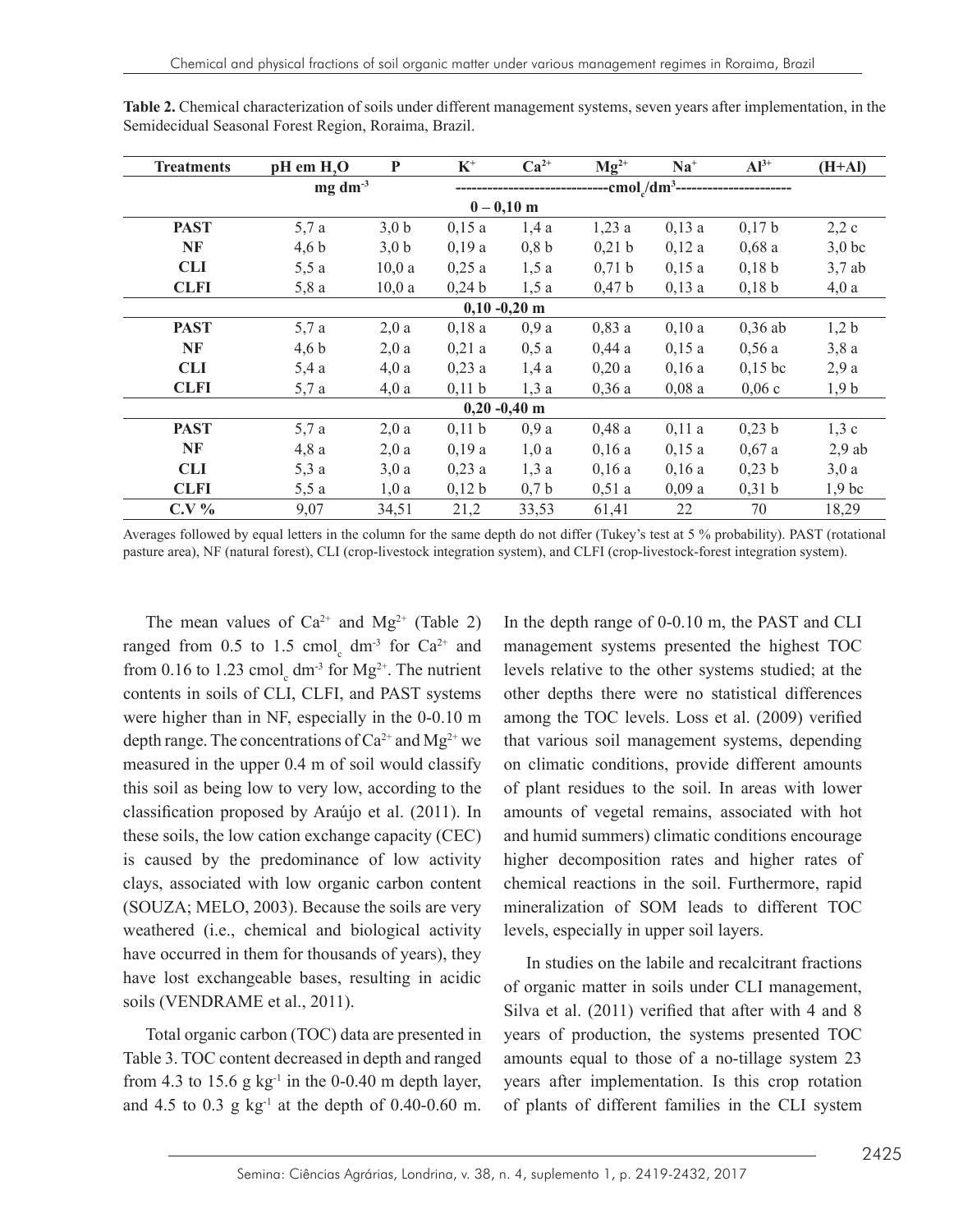is associated with a higher input and higher preservation of plant residues. Moreover, grasses, mainly Poaceae, are effective in the contribution and accumulation of carbon in soils, due to its abundant

and voluminous root system, which is continually renewed; in addition, the high rhizospheric volume of grass roots increases root activity and modifies in the microbial population (D'ANDRÉA et al., 2004).

**Table 3.** Total organic carbon (TOC), particulate organic carbon (POC) and organic carbon associated with the minerals (MOC) of soils under different management, seven years after implementation, in the Semidecidual Seasonal Forest Region, Roraima, Brazil.

|                 |                    |             | TOC g $kg^{-1}$ |             |  |  |  |
|-----------------|--------------------|-------------|-----------------|-------------|--|--|--|
| <b>Sistemas</b> | Depth (m)          |             |                 |             |  |  |  |
|                 | $0 - 0, 10$        | $0,10-0,20$ | $0,20-0,40$     | $0,40-0,60$ |  |  |  |
| <b>PAST</b>     | 15,6 aA            | $7,3$ aB    | $5,5$ aBC       | $3,8$ aCD   |  |  |  |
| NF              | $9,3$ cA           | $7,8$ aAB   | $5,0$ aB        | $4,5$ aBC   |  |  |  |
| <b>CLI</b>      | $14,3$ abA         | 8,5 aB      | $4,8$ aC        | $4,3$ aC    |  |  |  |
| <b>CLFI</b>     | $13,3 \text{ bA}$  | $6,7$ aB    | $4,3$ aC        | $4,5$ aBC   |  |  |  |
| $C.V.$ %        | 18,71              | 27,12       | 17,17           | 17,47       |  |  |  |
|                 | POC g kg $^{-1}$   |             |                 |             |  |  |  |
| <b>PAST</b>     | $3,6$ aA           | $1,5$ aB    | $1,3$ aBC       | $1,5$ aB    |  |  |  |
| NF              | $2,3$ cA           | $1,5$ aBC   | $1,0$ aBC       | $0,3$ cC    |  |  |  |
| <b>CLI</b>      | $2,8$ bcA          | $1,5$ aAB   | $0,8$ aB        | $0,8$ bcB   |  |  |  |
| <b>CLFI</b>     | $3,0$ bcA          | $1,0$ aB    | $0,8$ aB        | $0,8$ bcB   |  |  |  |
| $C.V\%$         | 49,73              | 45,59       | 50,4            | 43,42       |  |  |  |
|                 | $MOC$ g kg $^{-1}$ |             |                 |             |  |  |  |
| <b>PAST</b>     | $12,0$ aA          | $5,8$ aB    | $4,2$ aBC       | $2,3$ aCD   |  |  |  |
| NF              | 7.0 <sub>bA</sub>  | $6,3$ aAB   | $4,0$ aBC       | 4,2 aABC    |  |  |  |
| <b>CLI</b>      | $11,5$ aA          | $7,0$ aB    | $4,0$ aC        | $3,5$ aC    |  |  |  |
| <b>CLFI</b>     | $10,3$ aA          | $5,7$ aB    | $3,5$ aC        | $3,7$ aBC   |  |  |  |
| $C.V\%$         | 16,34              | 27,56       | 17,93           | 25,75       |  |  |  |

Values followed by equal letters (lower case) in the column and equal letters in the row (upper case) for the same variable do not differ (Tukey's test at 5 % probability). PAST (rotational pasture area), NF (natural forest), CLI (crop-livestock integration system), and CLFI (crop-livestock-forest integration system).

Particulate organic carbon (POC) is characterized by particles derived from decomposing plant residues and hyphae of fungi. The permanence of POC in the soil depends on how well the soil is protected physically (LOSS et al., 2011). In our study, the highest amount of C in the particulate fraction (POC) was verified in the surface layer in all the management systems we evaluated, with values ranging from 3.6 to 1.0 in the surface-to-0.20 m layer and from 1.5 to 0.3 in the 0.20-0.60 m layer (Table 3). Managed pasture was the system with the highest contribution of POC at the 0-0.10 m depth and its contents were also significantly higher in the 0.40-0.60 m depth range. It is important for soils to maintain adequate amounts of particulate carbon to ensure the flow of carbon to the soil and provide an energy source for microbial activity. In the absence of labile organic matter, carbon oxidation processes decrease carbon stocks, which leads to soil degradation (CAUSARANO et al., 2008).

Studies on soil organic matter fractions under pasture, no-tillage system, and crop-livestock integration management in the Cerrado Goiano Region showed the highest POC content in the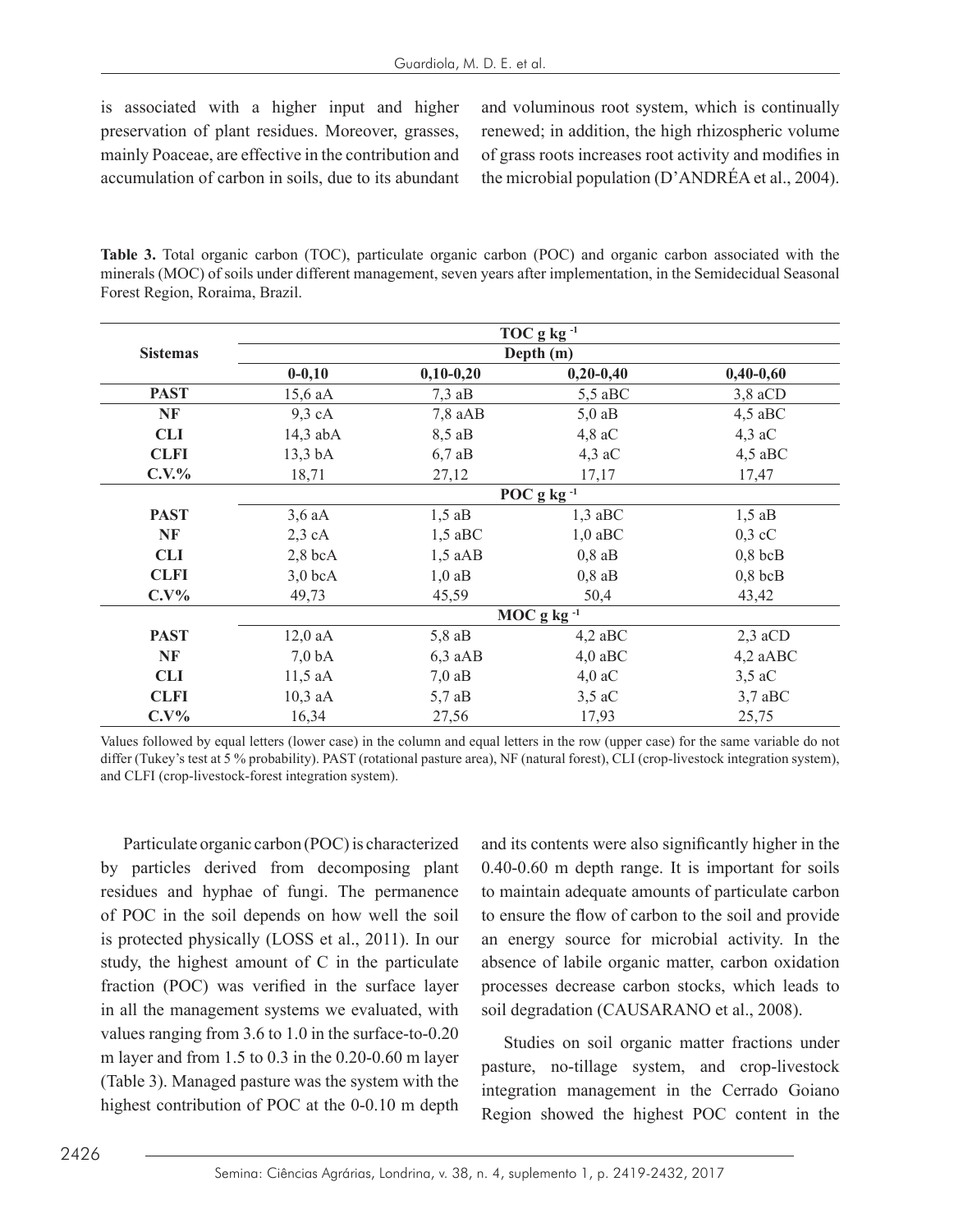superficial layer in a CLI system (when compared to pasture and no-till management types). SOM also presented higher levels of POC when compared to the Cerrado in the 0.10-0.40 m soil layers (GAZOLLA et al., 2015). The authors attributed this result to the use of the brachiarias rotated with a corn crop, since this management type provides a higher annual addition and maintenance of the vegetal residues into the soil surface horizons relative to no-tillage and PAST management types. These results also corroborate with data obtained by Loss et al. (2011) and Rossi et al. (2012), who evaluated no-tillage areas with and without CLI in Latossolo Vermelho (Oxisol) (in the State of Goiás) and found higher POC values in areas of CLI than in no-tillage areas.

Salton et al. (2008), studying the content and dynamics of carbon in soils under CLI, verified the highest amount of C in the particulate fraction in the surface layer of all management systems. The authors also verified a higher contribution in POC in the pasture area (in the top 0.025 m stratum), while the conventional planting system had five times lower POC levels.

Our results showed that in the depth range of 0-0.10 m, NF had the lowest C levels associated with MOC compared to the other management systems we studied. Gazolla et al. (2015) and Loss et al. (2011) verified a higher contribution of the organic carbon fraction associated with the minerals (MOC) in CLI systems in their studies in the Cerrado Goiano. They attributed this results to the use of brachiaria in the CLI system they studied, associated with the Fe and Al oxides, which may provide better conditions for the formation of microaggregates, and thus greater protection for the MOC fraction.

The highest contribution of carbon in humic substances occurred in the humin fraction (HUM), to the detriment of the FA and HA fractions in all systems studied (Figure 1). This result may be attributed to the greater participation of humin, which represents about 70 % of the TOC. Humin fractions are considered to be the most recalcitrant portions in the soil and so have a higher potential for interaction with its colloidal mineral matrix (ARAÚJO et al., 2011). In addition, the fractions AF and AH are less stable and they are easily mineralized in soil, which reduces their residual content (FONTANA et al., 2006).

At the depth of 0-0.20 m, the PAST and CLI management types presented the highest HUM contents when compared with CLFI and NF types. Barreto et al. (2011), studying cacao cultivation in an Atlantic Forest and a pasture system in Brachiaria, verified that the highest percentage of organic C was observed in the humin fraction. Likewise, in our study the highest organic C contents in this fraction were in the pasture area at 0-0.10 m depth, where the greatest contribution of the fasciculate root system of the grasses occurs. These grasses must raise and maintain soil C inputs and allow a stabilization of the C in the humin fraction.

In our study, the highest contribution oxidizable fractions was in F1 fraction, but there were no significant differences between the management systems we evaluated (Figure 2). Among the different management types, only F3, F4 and CMOL fractions were observed, with the lowest levels found in the NF system.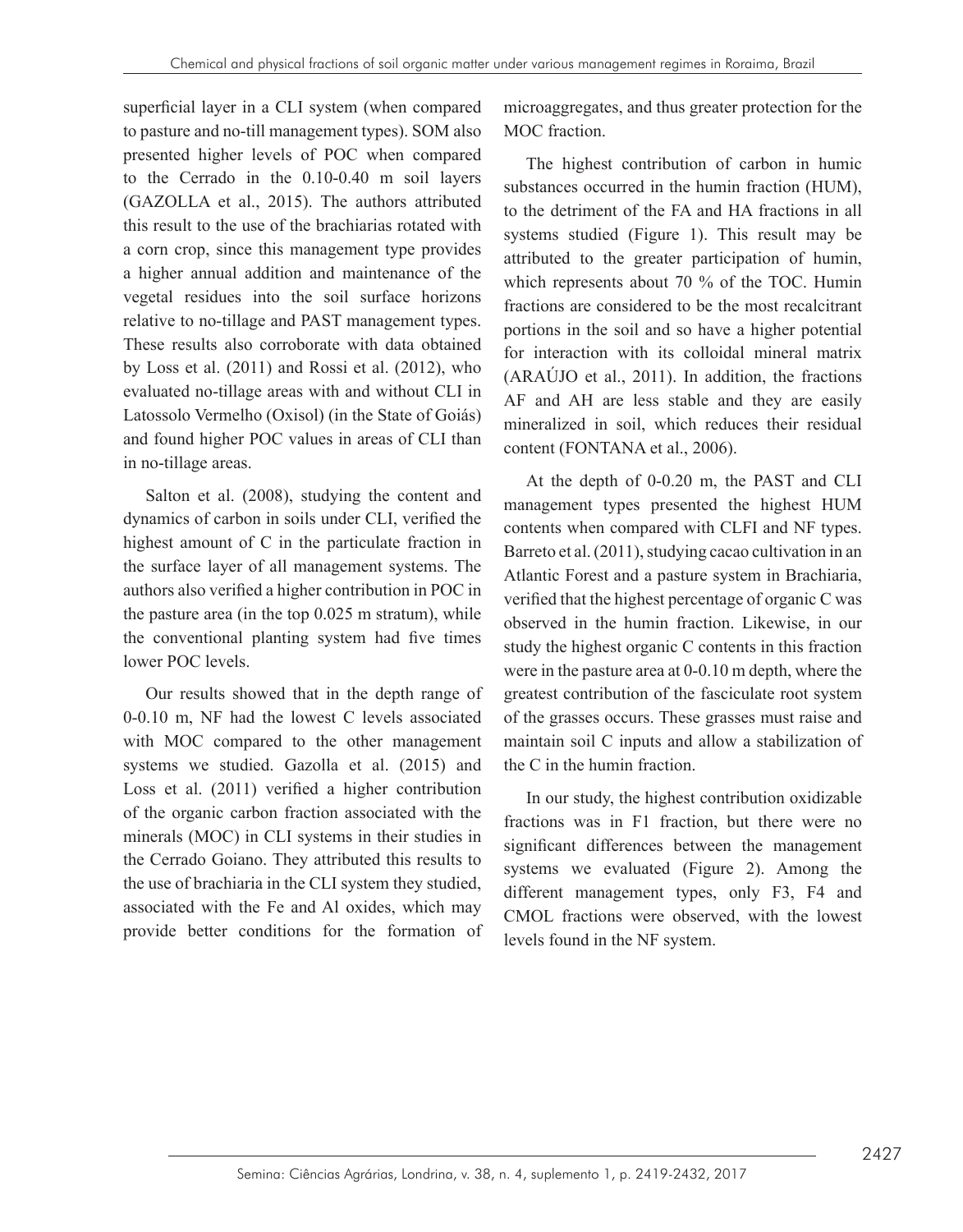**Figure 1.** Humic substances carbon (g kg-1

**Figure 1.** Humic substances carbon (g kg<sup>-1</sup>) of soils under different management systems, seven years after implementation, in the Semidecidual Seasonal Forest Region, Roraima, Brazil. implementation, in the Semidecidual Seasonal Forest Region, Roraima, Brazil. **Figure 1.** Humic substances carbon (g kg<sup>-1</sup>) of soils under different management systems, seven years after



PAST (rotational pasture area), NF (natural forest), CLI (crop-livestock integration system), CLFI (crop-livestock-forest integration exist (foldfolial pasture area), NP (flatural forest), CLI (cfop-fivestock megration system), CLPI (cfop-fivestock-forest megration<br>system), HA (humic acid), FA (fulvic acid), and Hum (humin). Averages followed by the same 5 % probability).  $\frac{1}{2}$ % probability).  $\frac{1}{2}$   $\frac{1}{2}$  (Tuttle at  $\frac{1}{2}$ ). The state  $\frac{1}{2}$ 

Figure 2. Oxidizable fractions and carbon in the light fraction of the organic matter  $(g \ kg_1)$  of soils under different management systems, seven years after implementation, in the Semidecidual Seasonal Forest Region, Roraima, Brazil.



PAST (rotational pasture area), NF (natural forest), CLI (crop-livestock integration system), and CLFI (crop-livestock-forest integration system), CMOL (light organic matter in water), and F1, F2, F3, and F4 (fractions of organic matter in different degrees of oxidation at concentrations of 3, 6, 9 and 12 mol L<sup>-1</sup> of sulfuric acid, respectively). Averages followed by the same letter do not differ (Tukey's test at 5 % probability).

The management system system systems that add organic matter to the soil (via input of decomposition of  $\alpha$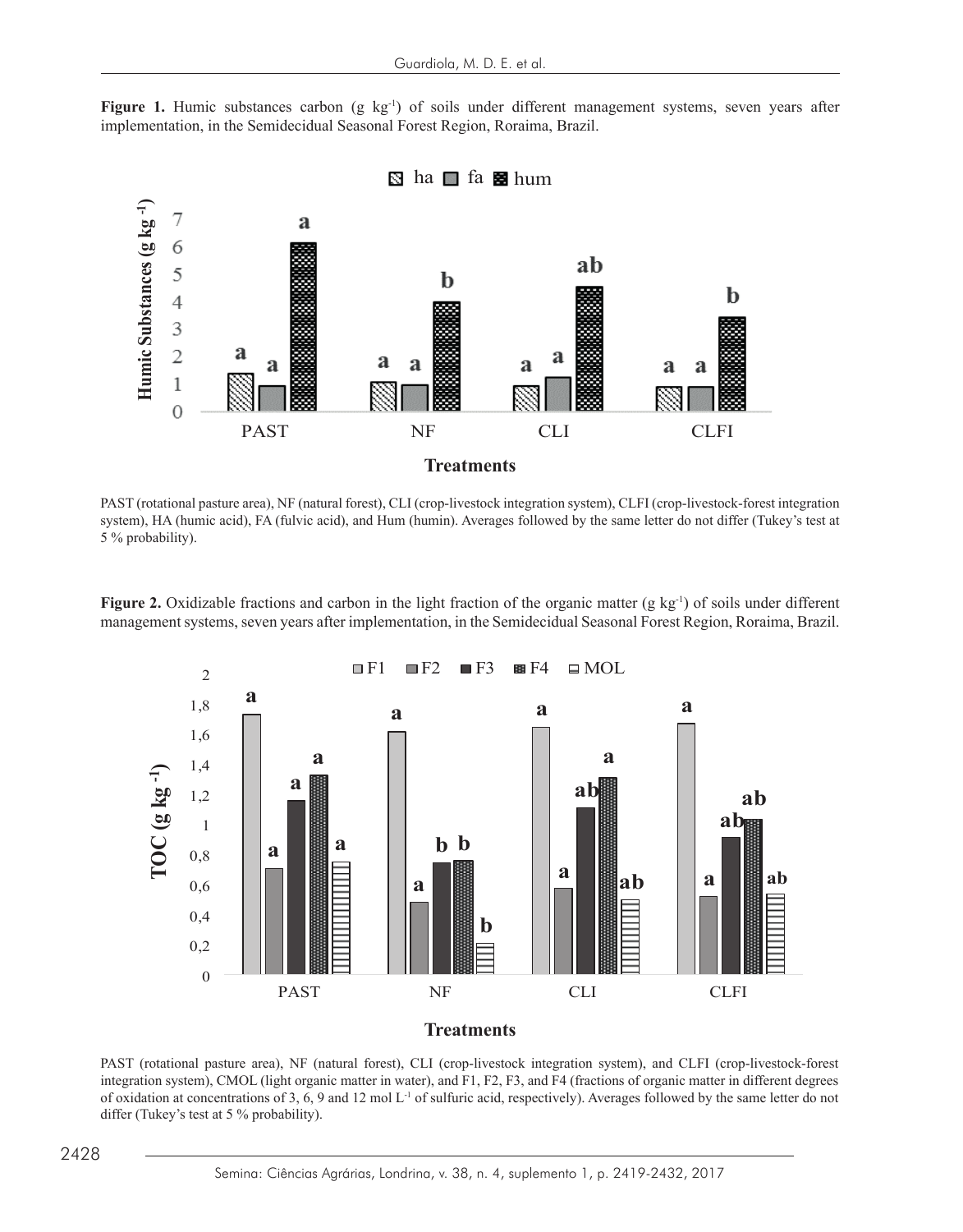The management systems that add organic matter to the soil (via input of decomposition of vegetation) tend to increase the F1 fraction (MORAES et al., 2008) due to the free light fraction of SOM (MAIA et al., 2007). In this study, the highest proportions of TOC occurred in the F1 and F4 fractions. Higher TOC in F4 fraction may be related to a slower release of C, which corresponds to a more resistant fraction of organic carbon. Loss et al. (2009) mentioned that the highest proportions of TOC in F1 and F2 fractions might be mainly attributed to the contribution and decomposition of the most labile plant residues added to the soil. In this case, the permanence of these fractions in soils is low, due to their lower C/N ratio, so the more recalcitrant fractions (F3 and F4) decompose more slowly and have a longer half-life in soils.

In integrated production systems, it would be convenient to have a C balance between the oxidizable fractions, where the proportions of C between the fractions are similar. Part of the organic matter is more easily decomposed (with higher mineralization rates of nutrients), while another part is more persistent in the soil. The more persistent fraction improves and maintains the physical properties of the soil. However, in tropical regions with sandy-textured soils, hot and humid climates, and a very pronounced rainy season, an increase in the C content of the more resistant oxidizable fractions (F3 and F4) would be desirable for slower release of nutrients and better crop yields, as well as for improving soil structure (LOSS et al., 2009).

For the F3 and F4 fractions, the CLI, PAST and CLFI management types yielded similar results among management types and were higher than in soils of NF. These results indicate that under the edaphoclimatic conditions of the study area, the evaluated management types have a large part of their TOC distributed in the F3 and F4 fractions. This distribution is related to the presence of compounds with higher chemical stability and molar mass, derived from the decomposition and humification of SOM. Zech et al. (1990) determined that in tropical

soils, the bioavailability of the organic matter is less, whereas organic compounds with many aromatic and carboxylic groups is higher.

Our results of CMOL proved that an increase in the contribution of this fraction in the surface layer varies according to the length of time the management system has been in place. After 7 years, soil contents in the 0-0.10 m layer differed from those observed in the NF. This result indicates the great importance of the CLI and CLFI management systems in the tropics, in that the conservation of CMOL is crucial for the sustainability of tropical environments and their agricultural systems. Our results represent, in short and medium time frames, a high potential for nutrient cycling (COMPTON; BOONE, 2002).

## **Conclusions**

The studied management systems maintained the total organic carbon contents of their granulometric fractions, in addition, relative to Natural Forest the chemical fractions of the organic matter revealed that, over time, these agro-management systems have a higt potential for sequestering carbon.

Among the humic substances, an humin (HUM) was a more abundant fraction among the types of management we examined. This result may be related to the larger size and complexity of the molecules and to the greater degree of stability of the fraction.

## **References**

ANDERSON, J. M.; INGRAM, J. S. I. *Tropical soil biology and fertility:* a handbook of methods. Wallingford: CAB International, 1989. 171 p.

ARAÚJO, E. A.; KER, J. C.; MENDONÇA, E. S.; SILVA, I. R.; OLIVEIRA, E. K. Impacto da conversão floresta - pastagem nos estoques e na dinâmica do carbono e substâncias húmicas do solo no bioma Amazônico. *Acta Amazônica*, Manaus, v. 41, n.1, p. 103-114, 2011.

BALBINO, L. C.; CORDEIRO, M. L. A.; SILVA, V. P.; MORAES, A.; MARTÍNEZ, G. B.; ALVARENGA, R.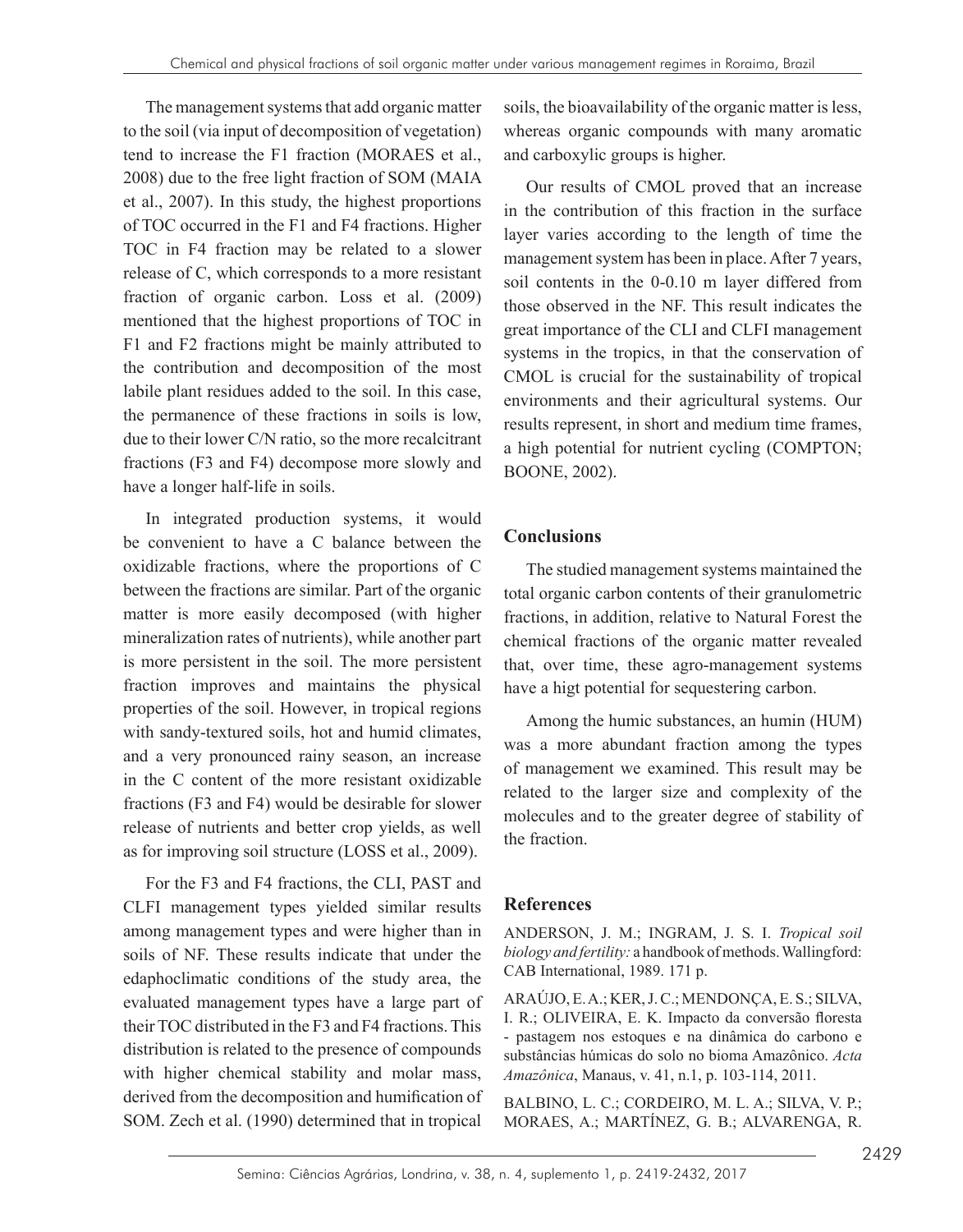C.; KICHEL, A. N.; FONTANELI, R. S.; SANTOS, P. H.; FRANCHINI, J. C.; GALERANI, P. R. Evolução tecnológica e arranjos produtivos de sistemas de integração lavoura‑pecuária‑floresta no Brasil Balbino *Pesquisa Agropecuária Brasileira.* Brasília, v. 46, n. 10, p .1-12, 2011.

BALDOTTO, M. A.; VIEIRA, E. M.; SOUZA, D. de O.; BALDOTTO L. E. B. Estoque e frações de carbono orgânico e fertilidade de solo sob floresta, agricultura e pecuária. *Revista Ceres*, Viçosa, MG, v. 62, n. 3, p. 301- 309, 2015.

BARBOSA, R. I. Distribuição das chuvas em Roraima. In: BARBOSA. R. I.; FERREIRA, E. J. G.; CASTELLÓN, E. G. (Ed.). *Homem, ambiente e ecologia no Estado de Roraima*. Manaus: INPA, 1997. p. 325-335.

BARRETO, P. A. B.; GAMA-RODRIGUES, E. F.; GAMA-RODRIGUES, A. C.; FONTES, A. G.; POLIDORO, J. C.; MOÇO, M. K.; REBOUCA, R. C.; BALIGAR, V. C. Distribution of oxidizable organic C fractions in soils under cacao agroforestry systems in Southern Bahia, Brazil. *Agroforestry Systems*, Netherlands, v. 81, n. 3, p. 213-220, 2011.

BENITES, V. M.; MADARI, B.; MACHADO, P. L. O. A. *Extração e fracionamento quantitativo de substâncias húmicas do solo:* um procedimento simplificado de baixo custo. Rio de Janeiro: Embrapa Solos, 2003. 7 p. (Comunicado técnico, 16).

BENITES, V. D. M.; MOUTTA, O. R. de; COUTINHO, C. L. da; BALIERO, C. F. de. Análise discriminante de solos sob diferentes usos em área de mata atlântica a partir de atributos da matéria orgânica. *Revista Árvore*, Viçosa, MG, v. 34, n. 4, p. 685-690, 2010.

BERNOUX, M.; CERRI, C. C.; CERRI, C. E. P.; SIQUEIRA NETO, M.; METAY, A.; PERRIN, A.; SCOPEL, E.; BLAVET, D.; PICCOLO, M. C. Influence du semis direct avec couverture végétale sur la séquestration du carbone et l´érosion au Brésil. *Bulletin Du Réseau Érosion*, Paris, v. 23, p. 323-337, 2004.

CAETANO, J. O.; BENITES, M. V. de; SILVA, P. G.; SILVA, R. I.; ASSIS, L. R.; CARGNELUTTI, F. A. Dinâmica da matéria orgânica de um Neossolo quartzarênico de cerrado convertido para cultivo em sucessão de soja e mileto. *Revista Brasileira de Ciência do Solo*, Viçosa, MG, v. 37, n. 5, p. 1245-1255, 2013.

CAMBARDELLA, C. A.; ELLIOTT, E. T. Particulate soil organic-matter changes across a grassland cultivation sequence. *Soil Science Society of America Journal,* Madson, v. 56, n. 3, p. 777-783, 1992.

CARVALHO, J. L. N.; AVANZI, J. C.; SILVA, M. L. N.; MELLO, C. R.; CERRI, P. C. E. Potencial de sequestro de carbono em diferentes biomas do Brasil. *Revista Brasileira de Ciência do Solo*, Viçosa, MG, v. 34, n. 2, p. 277- 289, 2010.

CAUSARANO, H. J.; FRANZLUEBBERS, A. J.; SHAW, J. N.; REEVES, D. W.; RAPER, R. L.; WOOD, C. W. Soil organic carbon fractions and aggregation in the Southern Piedmont and coastal plain. *Soil Water Management & Conservation Division*, Madson, v. 72, n. 1, p. 221-230, 2008.

CHAN, K. Y.; BOWMAN, A.; OATES, A. Oxidizible organic carbon fractions and soil quality changes in an Paleustalf under different pasture leys. *Soil Science*, Baltmore, v. 166, n. 1, p. 61-67, 2001.

COMPTON, J. E.; BOONE, R. D. Soil nitrogen transformations and the role of light fraction organic matter in forest soils. *Soil Biology and Biochemistry*, Elmsford, v. 34, n. 7, p. 933-943, 2002.

CONCEIÇÃO, P. C.; AMADO, T. J. C.; MIELNICZUK, J.; SPAGNOLLO, E. Qualidade do solo em sistemas de manejo avaliada pela dinâmica da matéria orgânica e atributos relacionados. *Revista Brasileira de Ciência do Solo*, Viçosa, MG, v. 29, n. 5, p. 777‑788, 2005.

D'ANDRÉA, A. F.; SILVA, M. L. N.; CURI, N.; GUILHERME, L. R. G. Estoque de carbono e nitrogênio e formas de nitrogênio mineral em um solo submetido a diferentes sistemas de manejo. *Pesquisa Agropecuária Brasileira*, Brasília, v. 39, n. 2, p. 179-186, 2004.

DONAGEMMA, G. K.; CAMPOS, D. V. B.; CALDERANO, S. B.; TEIXEIRA, W. G.; VIANA, J. H. M. (Org.). *Manual de métodos de análise de solo*. Rio de Janeiro: CNPS, 2011. 225 p.

FERREIRA, A. O.; MORAES SÁ, J. C.; HARMS, M. G.; MIARA, S.; BRIEDIS, C.; NETTO, C. Q.; SANTOS, J. B.; CANALLI, L. B. Carbon balance and crop residue management in dynamic equilibrium under a no-till system in Campos Gerais. *Revista Brasileira de Ciência do Solo*, Viçosa, MG, v. 36, n. 5, p. 1583-1590, 2012.

FIGUEIREDO, C. C. de; RESCK, D. V. S.; CARNEIRO, M. A. C. Labile and stable fractions of soil organic matter under management systems and native cerrado. *Revista Brasileira de Ciência do Solo*, Viçosa, MG, v. 34, n. 3, p. 907-916, 2010.

FONTANA, A.; PEREIRA, M. G.; LOSS, A.; CUNHA, T. J. F.; SALTON, J. C. Atributos de fertilidade e frações húmicas de um Latossolo Vermelho no Cerrado. *Pesquisa Agropecuária Brasileira*, Brasília, v. 41, n. 5, p. 847-853, 2006.

FRAZÃO, L. A.; SANTANA, I. K. S.; CAMPOS, D. V. B.; FEIGL, B. J.; CERRI, C. C. Estoques de carbono e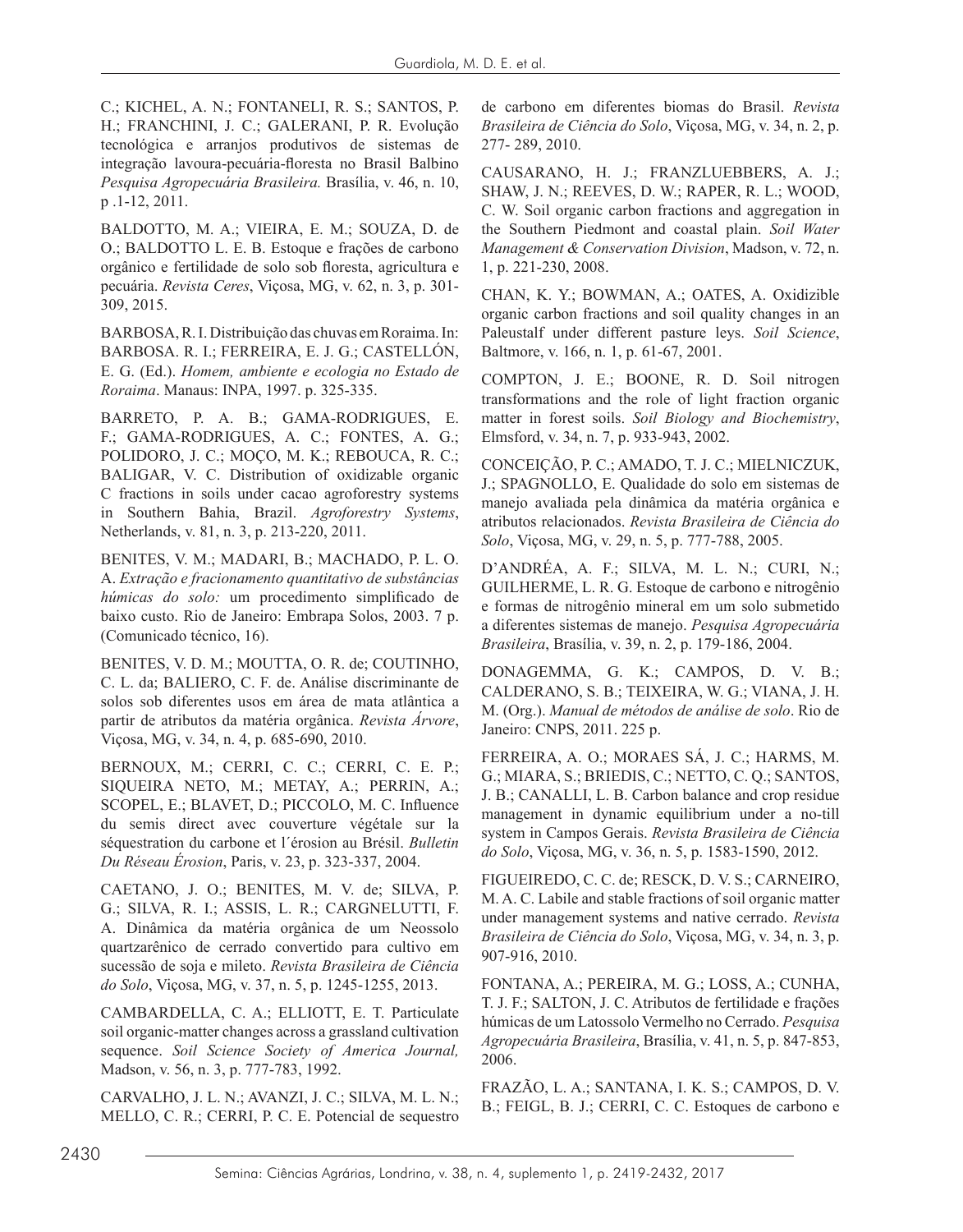nitrogênio e fração leve da matéria orgânica em Neossolo Quartzarênico sob uso agrícola. *Pesquisa Agropecuária Brasileira*, Brasília, v. 45, n. 10, p. 1198-1204, 2010.

GAZOLLA, P. R.; GUARESCHI, R. P.; PERIN, A.; PEREIRA, M. G.; ROSSI, M. G. Frações da matéria orgânica do solo sob pastagem, sistema plantio direto e integração lavoura-pecuária. *Semina: Ciências Agrárias*, Londrina, v. 36, n. 2, p. 693-704, 2015.

KLUTHCOUSKI, J.; OLIVEIRA, P. Benefícios da ILP para a pecuária e desafios no cultivo de grandes culturas em sistemas ILPF no Cerrado com uso de plantio direto na palha. In: SANTOS, L. F. T.; MENDES, L. R.; DUARTE, E. R.; GLÓRIA, J. R.; ANDRADE, J. M.; CARVALHO, L. R.; SALES, N. L. P. (Ed.). *Integração lavoura-pecuária floresta:* potencialidades e técnicas de produção**.** Montes Claros: Instituto de Ciências Agrárias da UFMG, 2012. p. 21-35.

LOSS, A.; PEREIRA, M. G.; ANJOS, L. H. C.; GIACOMO, S. G.; PERIN, A. Agregação, carbono e nitrogênio em agregados do solo sob plantio direto com integração lavoura-pecuária. *Pesquisa Agropecuária Brasileira*, Brasília, v. 46, n. 10, p. 1269-1276, 2011.

LOSS, A.; PEREIRA, M. G.; FERREIRA, E. P.; SANTOS, L. L. dos; BEUTLER, S. J.; FERRAZ-JUNIOR, A. S. L. Frações oxidáveis do carbono orgânico em Argissolo Vermelho-Amarelo sob sistema de aleias. *Revista Brasileira de Ciência do Solo*, Viçosa, MG, v. 33, n. 4, p. 867-874, 2009.

MAIA, S. M. F.; XAVIER, F. A. S.; SENNA, O. T.; MENDONCA, E. S.; ARAUJO, J. A. Organic carbon pools in a Luvisol under agroforestry and conventional farming systems in the semi-arid region of Ceará, Brazil. *Agroforestry Systems*, Dordrecht, v. 71, n. 2, p. 127-138, 2007.

MORAES, A. G. L.; LOSS, A.; PEREIRA, M. G.; BERNINI, T. A.; ANJOS, L. H. C.; SANTOS, L. L.; WADT, P. G. Frações oxidáveis de carbono orgânico de horizontes superficiais em topossequência sob floresta no Acre. In: FERTBIO, DESAFIOS PARA O USO DO SOLO COM EFICIÊNCIA E QUALIDADE AMBIENTAL, 2008, Londrina. *Anais*... Londrina: 2008. CD-ROM.

PAUL, B. K.; VANLAUWE, B.; AYUKE, F.; GASSNER, A.; HOOGMOED, M.; HURISSO, T. T.; KOALA, S.; LELEI, D.; NDABAMENYE, T.; SIX, J.; PULLEMAN, M. M. Medium-term impact of tillage and residue management on soil aggregate stability, soil carbon and crop productivity. *Agriculture, Ecosystems and Environment*, Netherlands, v. 164, n. 1, p. 14-22, 2013.

RAIJ, B. van; QUAGGIO, J. A. *Métodos de análise* 

*de solo para fins de fertilidade*. Campinas: Instituto Agronômico de Campinas, 1983. 16 p. (Circular, 63).

ROSSI, C. Q.; PEREIRA, M. G.; GIÁCOMO, S. G.; BETTA, M.; POLIDORO, J. C. Frações lábeis da matéria orgânica em sistema de cultivo com palha de braquiária e sorgo. *Revista Ciência Agronômica*, Fortaleza, v. 43, n.1, p. 38-46, 2012.

SALES, L. E. O.; CARNEIRO, M. A. C.; SEVERIANO, E. C.; OLIVEIRA, G. C.; FERREIRA, M. M. Qualidade física de Neossolo Quartzarênico submetido a diferentes sistemas de uso agrícola. *Ciência e Agrotecnologia,* Lavras, v. 34, n. 3, p. 667-674, 2010.

SALTON, J. C.; MIELNICZUK, J.; BAYER, C.; BOENI, M.; CONCEIÇÃO, P. C.; FABRICIO, A. C.; MACEDO, M. C. M.; BROCH, D. L. Agregação e estabilidade de agregados do solo em sistemas agropecuários em Mato Grosso do Sul. *Revista Brasileira de Ciência do Solo*, Viçosa, MG, v. 32, n. 1, p. 11-21, 2008.

SANTOS, H. G. dos; JACOMINE, P. K. T.; ANJOS, L. H. C. dos; OLIVEIRA, V. A. de; LUMBRERAS, J. F.; COELHO, M. R.; ALMEIDA, J. A. de; CUNHA, T. J. F.; OLIVEIRA, J. B. de. *Sistema brasileiro de classificação de solos*. 3. ed. rev. e ampl. Brasília: Embrapa, 2013. 353 p.

SILVA, V. J.; CAMARGO, R.; WENDLING, B.; PIRES, S. C. Integração lavoura-pecuária sob sistema de plantio direto no Cerrado brasileiro. *Enciclopédia Biosfera*, Goiania, v. 7, n. 1, p. 1-12, 2011.

SOUZA, W. J. O.; MELO W. J. Matéria orgânica em um latossolo submetido a diferentes sistemas de produção de milho. Revista Brasileira de Ciência do Solo. Viçosa, v. 27, n. 6, p. 1113-1122, 2003.

SWIFT, R. S. Organic matter characterization. In: SPARKS, D. L. (Ed.). *Methods of soil analysis.* Part 3. Madison: Chemical Methods SSSA, 1996. p. 1001-1069.

VALE JÚNIOR, J. F.; LEITÃO SOUSA, M. I. Caracterização e distribuição dos solos das savanas de Roraima. In: BARBOSA, R. I.; XAUD, H. A. M.; SOUZA, J. M. C. *Savanas de Roraima:* etnoecologia, biodiversidade e potencialidades agrosivipastoris. Boa Vista: FERMACT, 2005. 201 p.

VENDRAME, P. R. S.; EBERHARDT, D. N.; BRITO, O. R.; MARCHÃO, R. L; QUANTIN, C.; BECQUER, T. Formas de ferro e alumínio e suas relações com textura, mineralogia e carbono orgânico em Latossolos do Cerrado. *Semina: Ciências Agrárias*, Londrina, v. 32, n. 1, p. 1657-1666, 2011.

WALKLEY, A.; BLACK, A. An examination of the Degtjareff method for determining soil organic matter